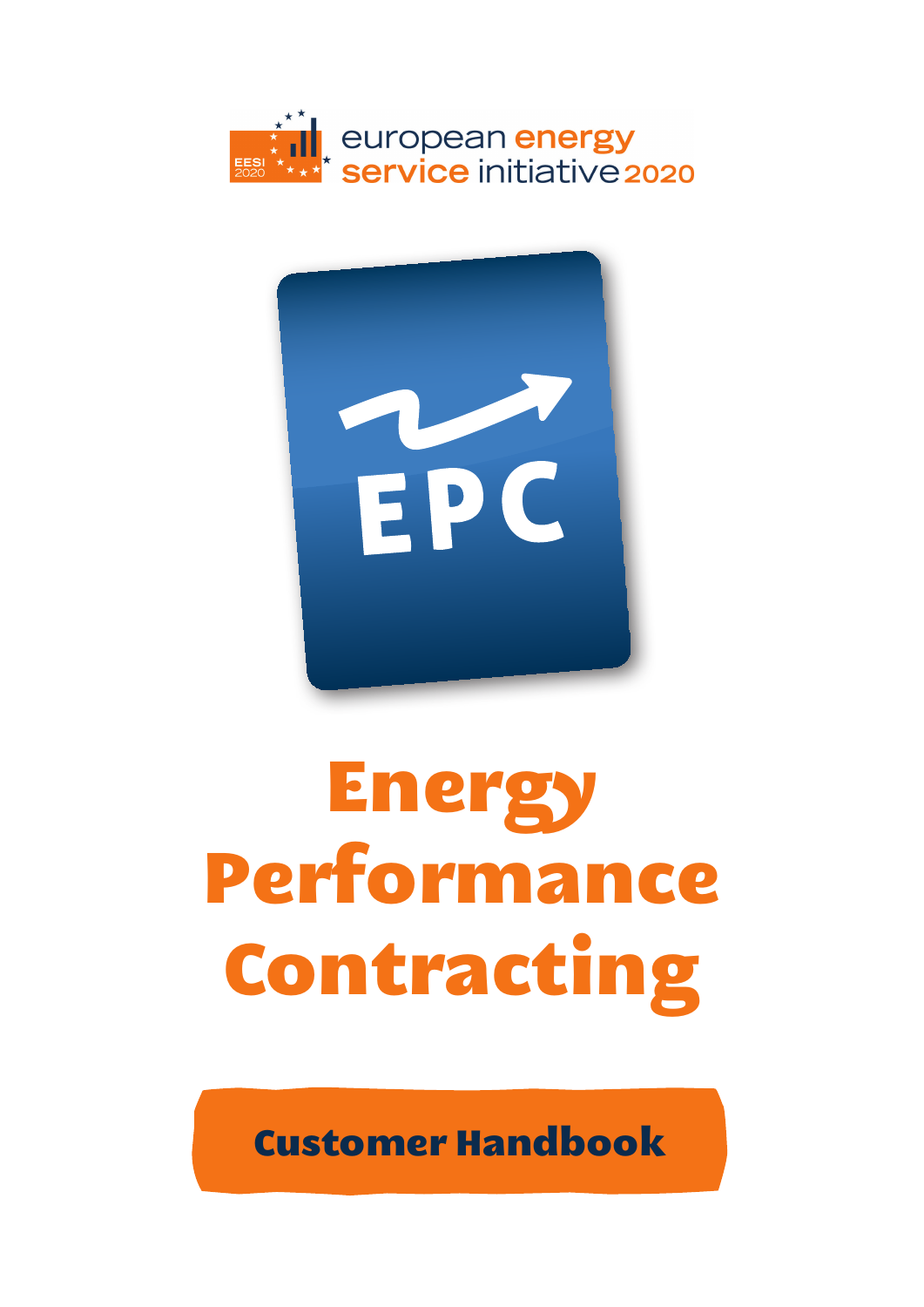

When you are a building owner (public or private), Energy Performance Contracting (EPC) can help you to

- Modernise the technical systems of your buildings through a specialised Energy Service Company (ESCO)
- Bring a new model to install energy efficient measures and the possibility of funding through the future benefits
- **Enjoy guaranteed cost savings through reduced energy** consumption with no or little own investments
- Strongly reduce the  $CO<sub>2</sub>$  emissions of your buildings



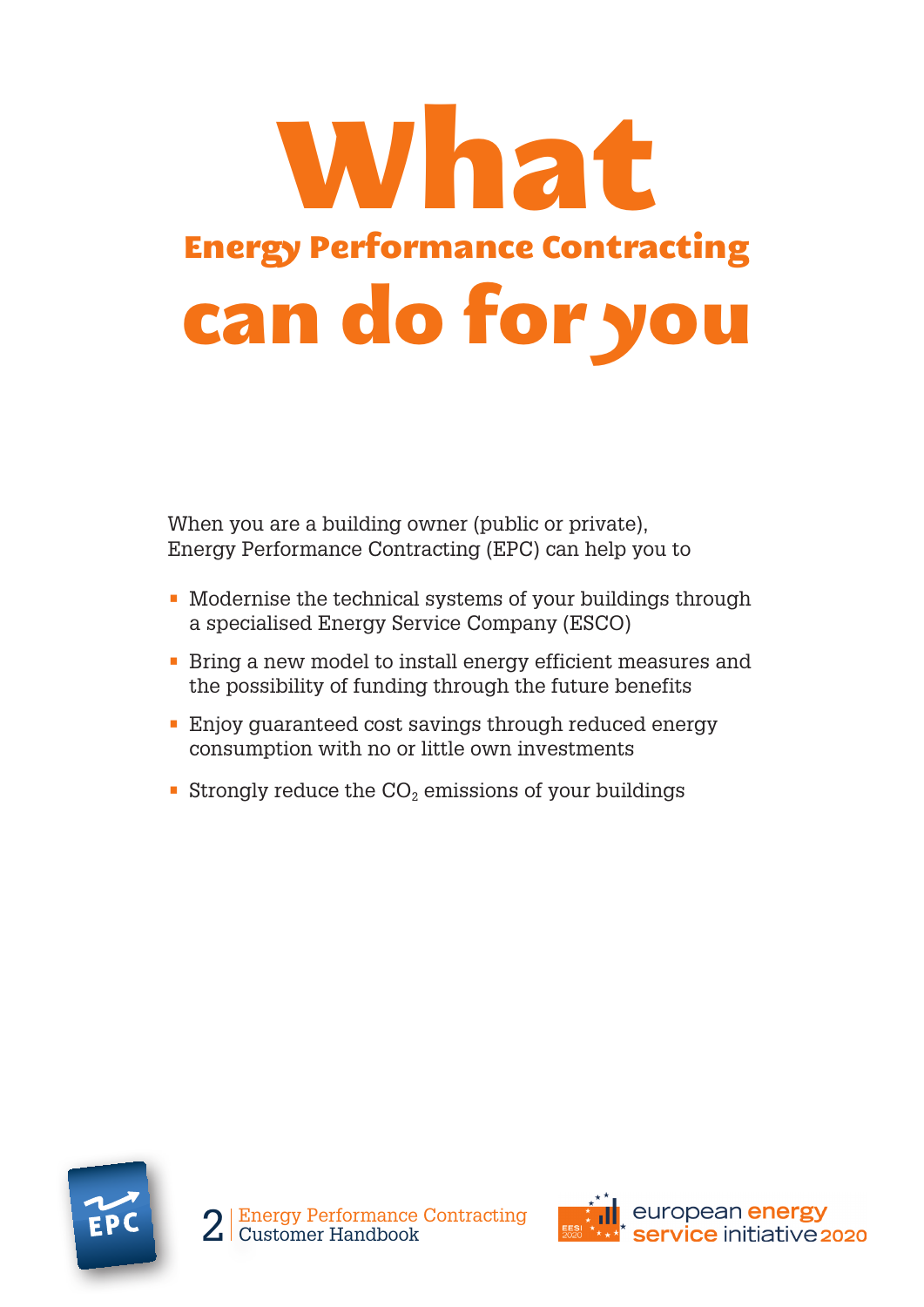### Who is the EPC for

#### Public administrations

governmental institutions, regions, municipalities and their contributory organizations

- Financed from the state, regional or municipality budgets
- EPC projects usually require approval by state authorities or regional and municipal councils
- Buildings and facilities of all institutions and organisations established by individual ministries, regions and municipalities:
	- faculty hospitals
	- universities
	- cultural facilities and administrative buildings
	- medical facilities and hospitals
	- educational institutions (kindergartens, primary and secondary schools)
	- sports facilities (swimming pools, ice stadiums)
	- office buildings, etc.

#### Private customers

non-commercial and commercial sector

- Companies and buildings in the private sector:
	- manufacturing (industrial and other commercial use)
	- non-manufacturing (commercial buildings, private hospitals, office buildings, cultural facilities, etc.)



3 Energy Performance Contracting<br>3 Customer Handbook

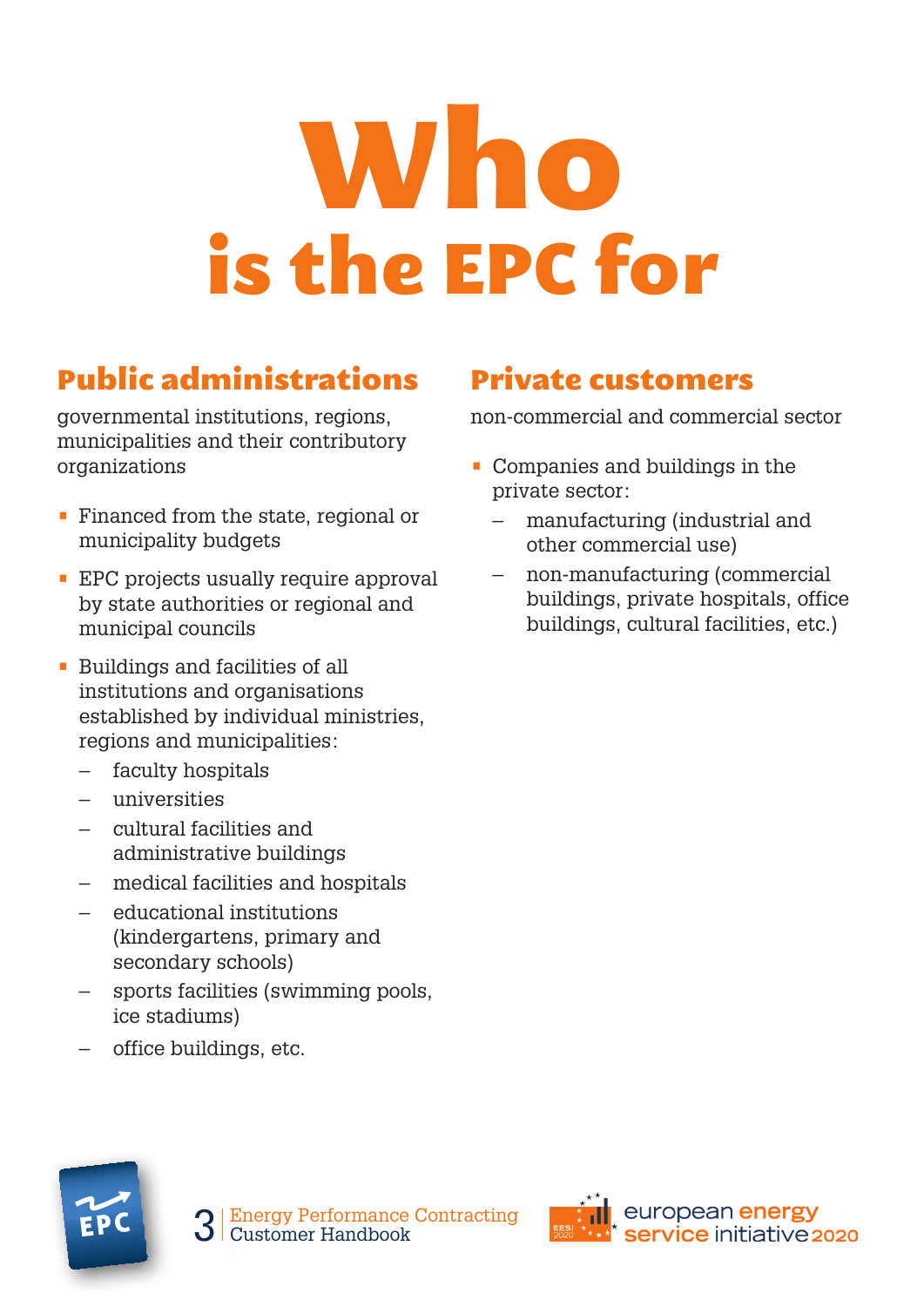

EPC (Energy Performance Contracting) is the **provision of energy services with a guaranteed outcome**.

- EPC is founded on the following key principle: All saving measures are **financed from the resulting savings** with no additional costs.
- The entire project is delivered by **a single supplier** (Energy Service Company / ESCO) and the supplier assumes most of the related financial and technical risks (only one face to the customer).
- Energy and operating cost **savings are achieved gradually based on guarantees established in the contract** (no risks through guarantees).
- EPC is generally **suitable for those buildings where energy consumption can be reduced** and where **reconstruction of the energy supply system is required**.

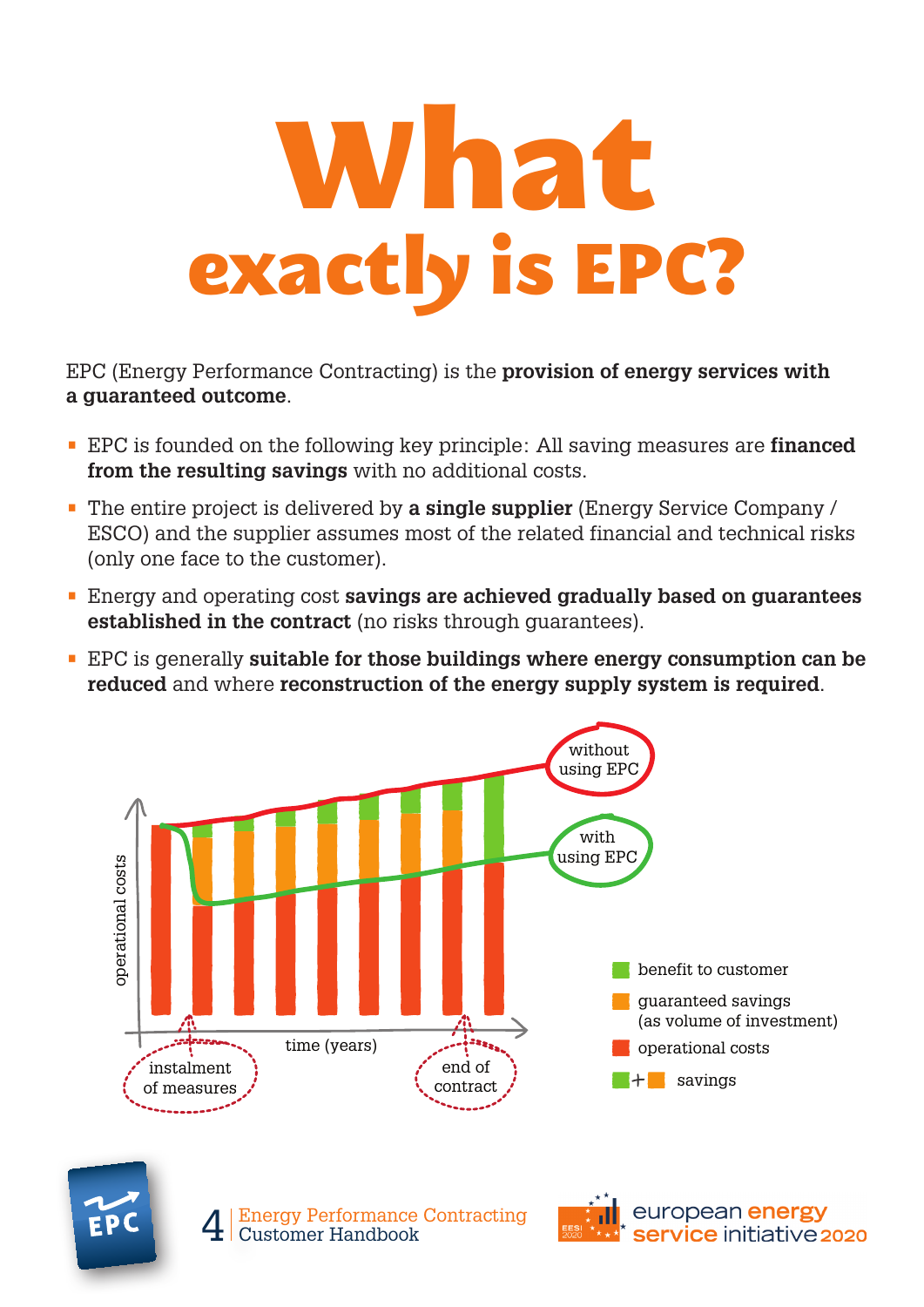

- **Guaranteed success of the project** the supplier provides a contractual guarantee of achieved savings and return on investment
- **Long-term reduction of energy consumption** and other operational costs
- A single supplier implements the project from start to finish:
	- Prepares project documents
	- Implements planned measures
	- Guarantees the extent of achieved savings
- **The supplier and the customer share the same motivation** ensuring the optimal extent of investment with the highest possible savings
- Option of having the project financed by the energy service provider
- Improved comfort levels in your buildings
- Significant reduction of  $CO<sub>2</sub>$  emissions
- Outsourcing of risks



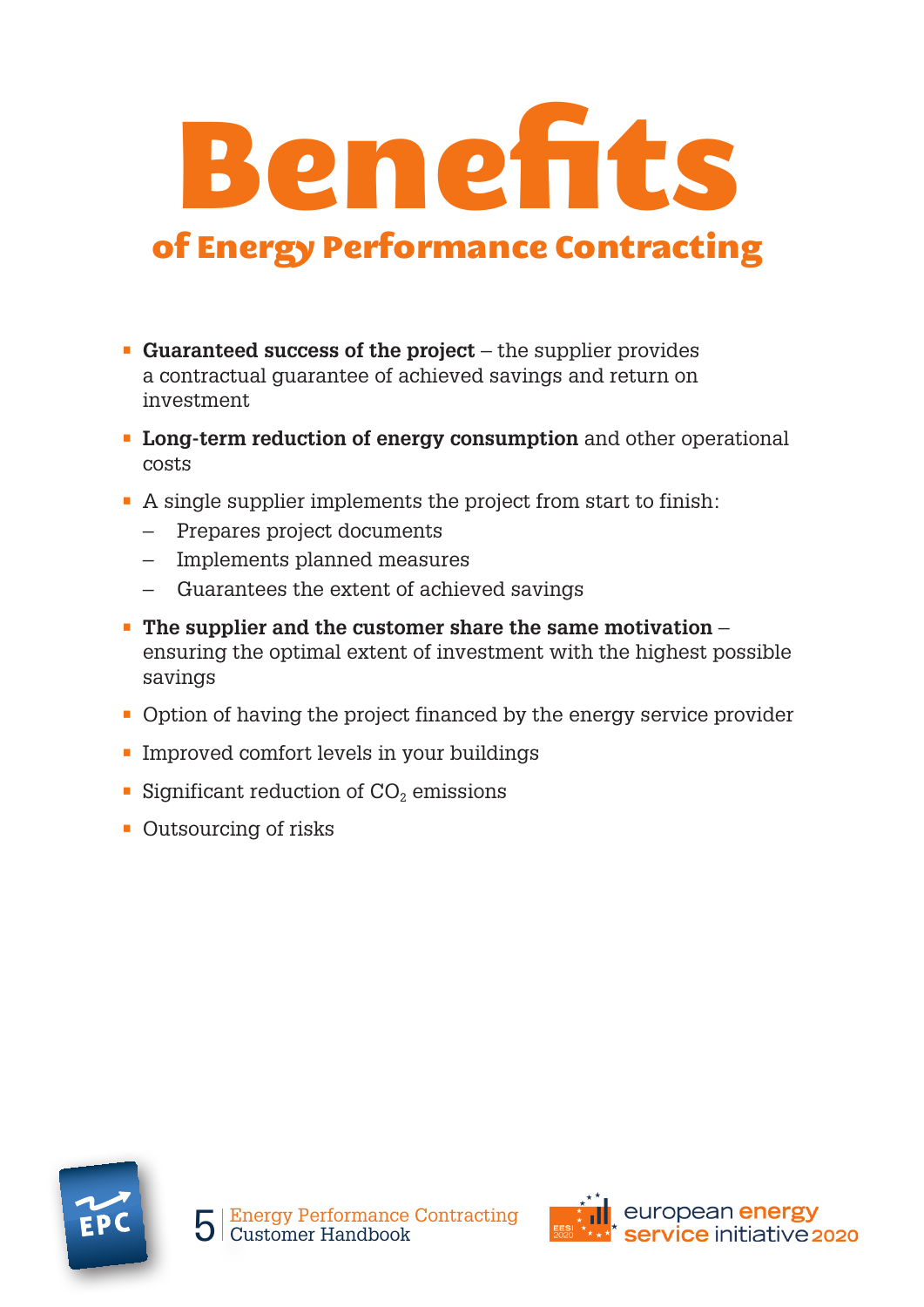### How it works?

#### Step 2: Selection of supplier

#### Step 1: Preparation of the project

- Assessment and confirmation of economic and technical suitability of the EPC for the intended purpose (check of saving potential and estimate volume of investment)
- Selection of suitable buildings or equipments (creation of buildings pools)
- Involvement of an experiences EPC facilitator to support the process
- Public contracts for EPC projects are usually awarded through negotiation process with publication
- Definition of appropriate assessment criteria and completion of a range of input information for contract documentation
- Selection of supplier (also in the private sector)

#### Step 3: Conclusion of contract

- Draft contract usually is included in the contract documentation
- Contracts on EPC are extensive, complex and balanced (great care must be taken)
- Major contract features:
	- Assessment of the initial energy consumption
	- Definition of the supplier's guarantee of target savings
	- Assessment of the method of operation for buildings or equipment

#### Step 4: Project implementation

- Completion of project documentation
- Implementation of agreed energy saving measures
- Comprehensive testing of equipment functionality
- Training of operators for the installed equipment

#### Step 5: Energy saving period; monitoring and assessment

- The supplier is responsible for effective operation of installed equipment
- Achieved savings are usually assessed annually
- Supplier commences monthly assessments of measured values and controls any discrepancies by detection operation or energy consumption
- The supplier is obliged to cover any difference between guaranteed and 6 achieved savings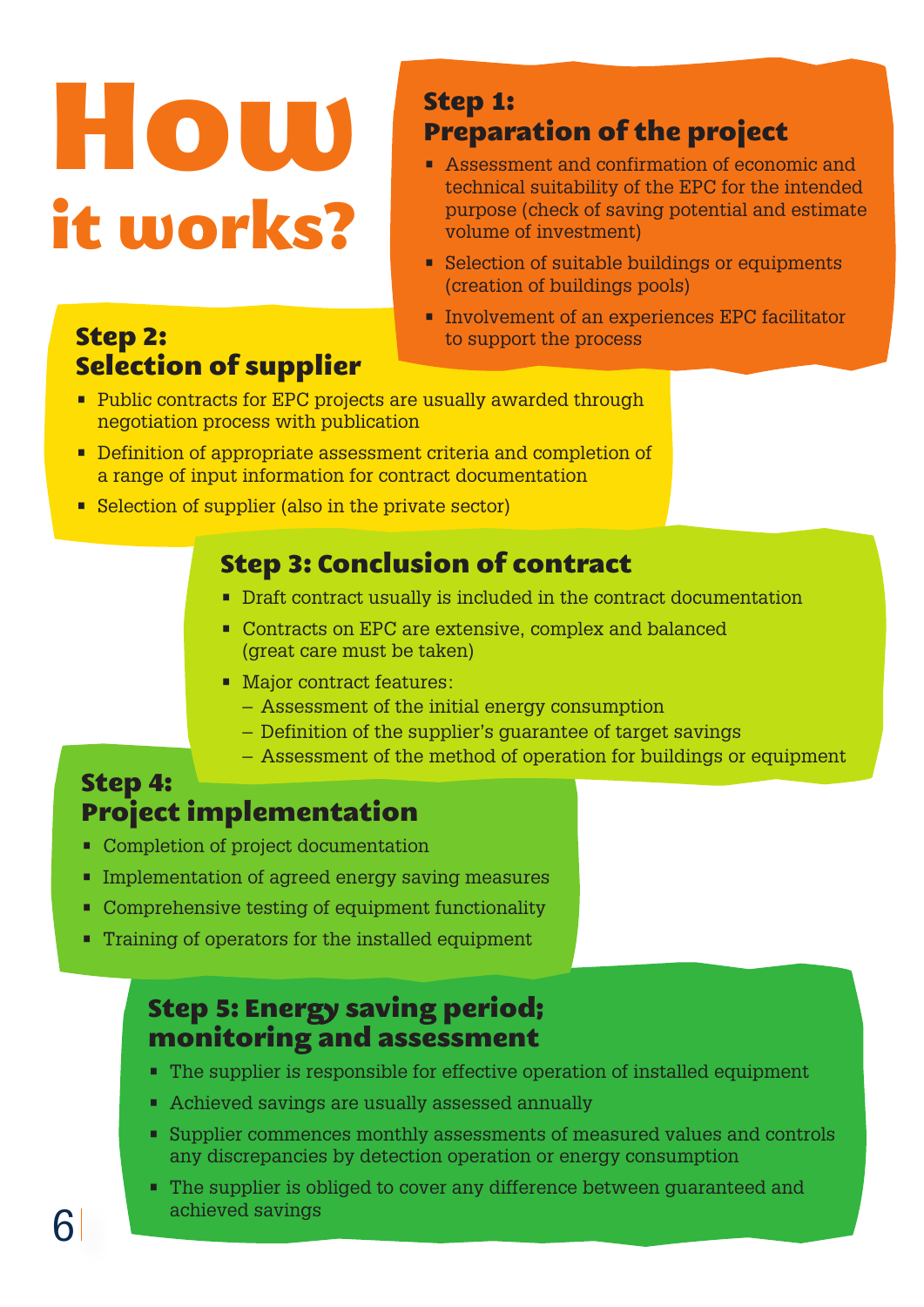### Role of facilitator and how he can help

Experienced consultancy companies can be involved as facilitator by the client to support him in the preparation of the EPC project, the tendering procedures and in the project management:

- Drawing up all papers for contract
- Recommendations for technical and commercial targets
- Formal and technical co-ordination of tendering process
- Sound knowledge of the market to enable technical and economic appraisal and negotiation of the tenders
- Recommendation for award of contracts
- Project controlling



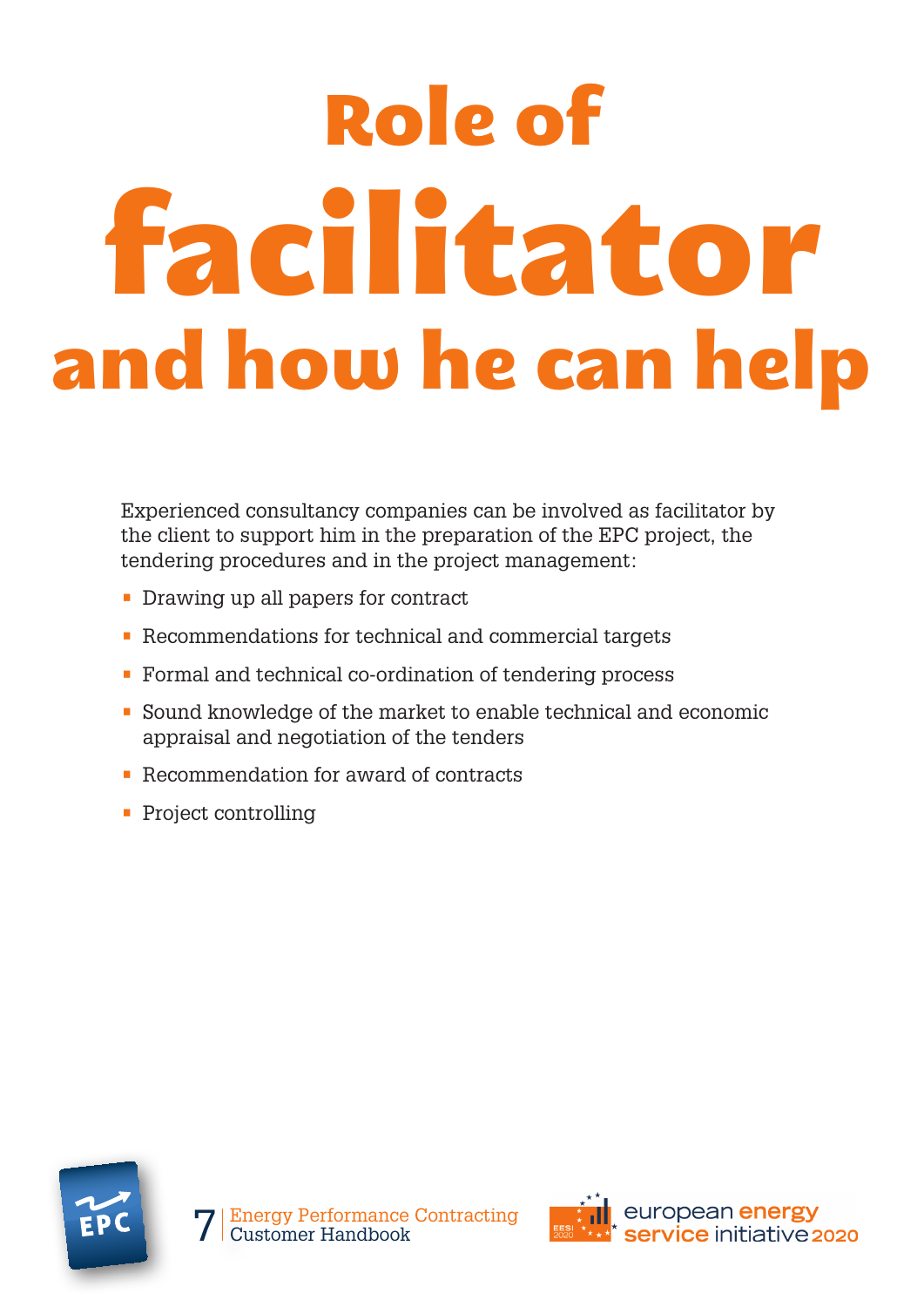

# Specifics of EPC projects in the public sector

- Assessing the suitability of EPC for the relevant building/s.
- Approval of the project concept by the relevant governing body in state sector or by regional and municipal council.
- It is recommended to discuss the future contractual relationship and the technical requirements of the project with the client's relevant departments.
- Appropriate long-term contract for 8-15 years
- Very suitable for contributory organizations



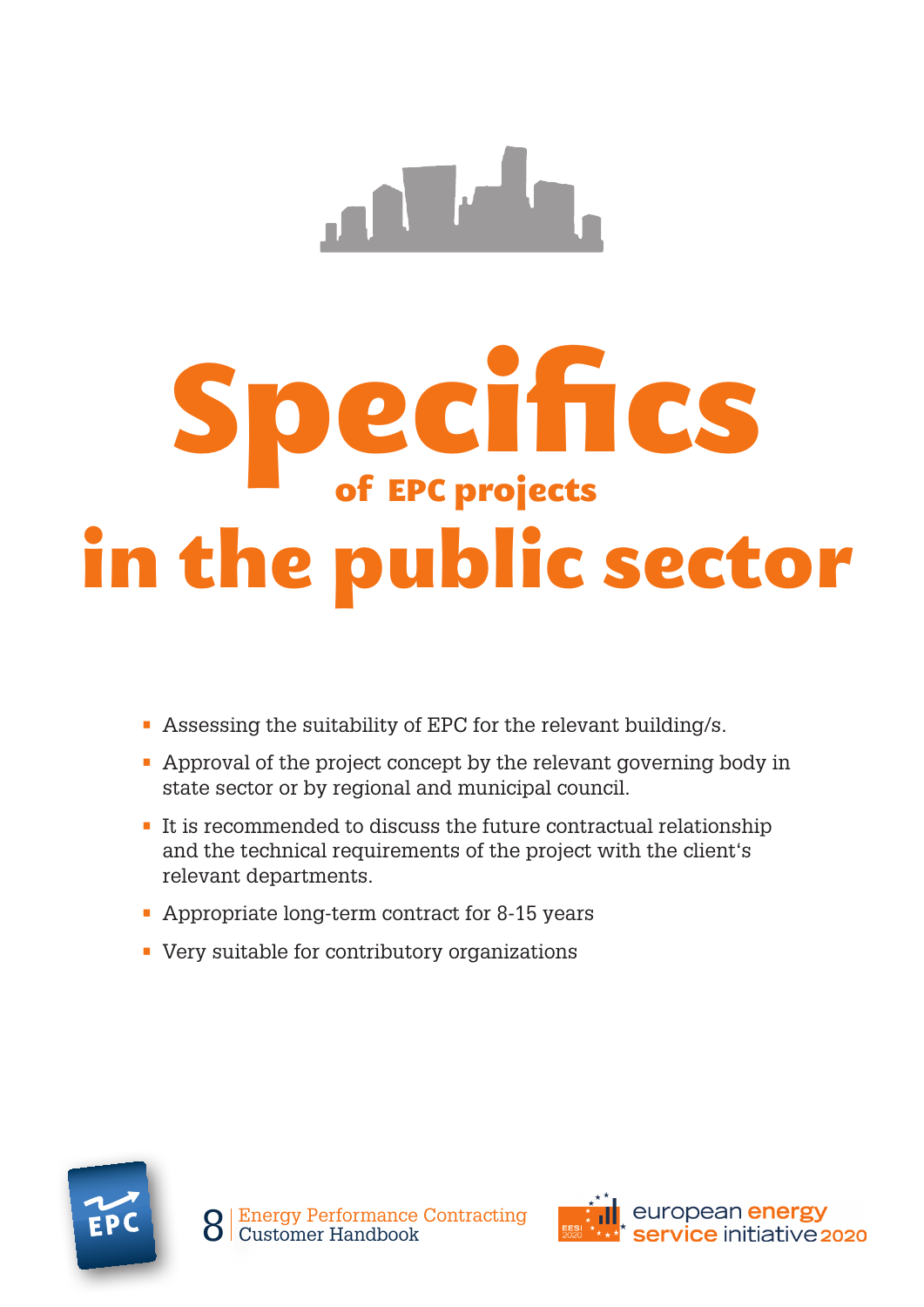

- EPC projects implemented by private companies usually involve individual technological segments rather than entire buildings / facilities.
- Loans provided by energy service providers to clients in the private sector normally need higher securities than projects in the public sector
- The maximum EPC contract duration in the private sector is 6 years, with most projects being shorter.



**Energy Performance Contracting<br>Customer Handbook** 

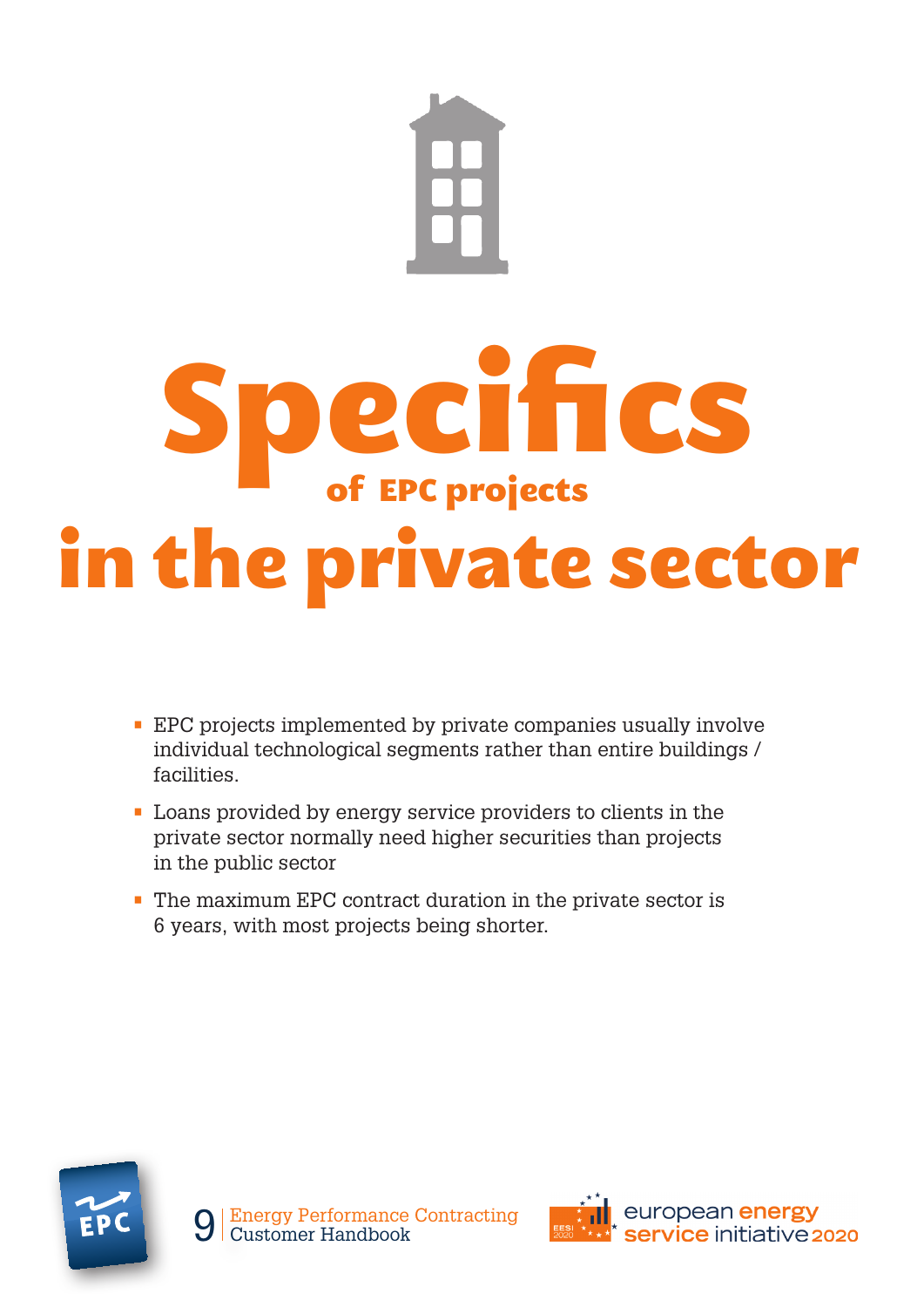### What to watch out for

#### **Involving an EPC facilitator for project management**

- EPC projects are complex. Projects must therefore be prepared very carefully. Enlisting the help of a specialised firm (as facilitator) is highly recommended.
- Access to professional technical assistance also during the course of tender for a public contract, negations with applicants and conclusion of a contract is crucial.

#### **Scope of projects and potential savings**

- The EPC method is not universally applicable. Assessing the suitability of this method for a particular building and project is essential.
- The ratio of volume of investment and potential savings is one of the key factors – simple return on investment should be between 4 and 12 years (usually less than 10 years).
- The EPC method is generally not suitable for small buildings return on investment derived from operating cost savings tends to be weaker in small buildings.
- Deep refurbishment of buildings with EPC is usually only possible, if the client is ready to provide an additional budget. The supplier can normally not refinance expensive building shell measures from the energy savings alone.

#### **Changed use of buildings**

- Contracts are typically concluded for 6 to 15 years  $-$  any alterations in the use of the relevant building during the contractual period may lead to significant changes in energy consumption.
- A detailed calculation of the initial energy consumption (reference energy consumption during the previous period or "baseline") is essential when altering the use of buildings.
- EPC project is flexible and any significant change would only require a recalculation of the initial energy consumption (reference consumption).



10 Energy Performance Contracting<br>Customer Handbook

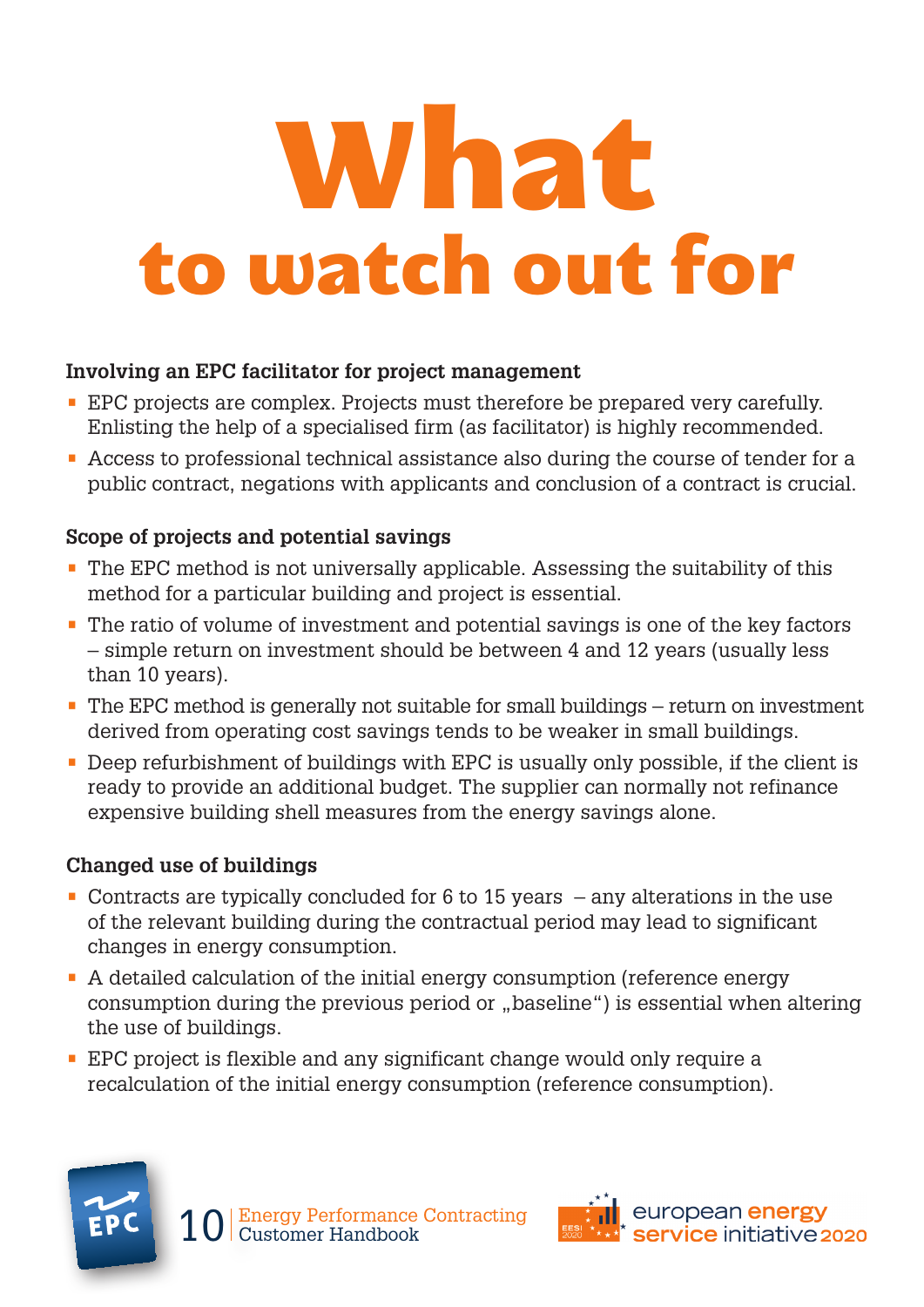## Selection of supplier

- **Negotiation process** with publication allows selecting a supplier based on discussion of offers and negotiation with applicants.
- **The contract documentation for an EPC project tender** includes in particular:
	- Detailed specification of conditions for awarding the public contract
	- Draft standard contract on the provision of energy services
	- Available energy audit
	- Technical documentation (design documents, technical and audit reports, etc.)
	- Information on the condition of technical equipment and buildings
	- Information on energy consumption to date
	- Calculation of reference energy consumption
	- Specification of any compulsory measures required by the public contract awarding body
- **Effective specification of assessment criteria** is crucial for successful evaluation of bids. Optimal combination of individual assessment criteria best suited for the relevant building is always sought.
- Due to the complexity of selection of EPC project suppliers, the technical aspects of EPC tenders are usually addressed in **cooperation with a facilitator** (specialised consulting firm).



1 Energy Performance Contracting